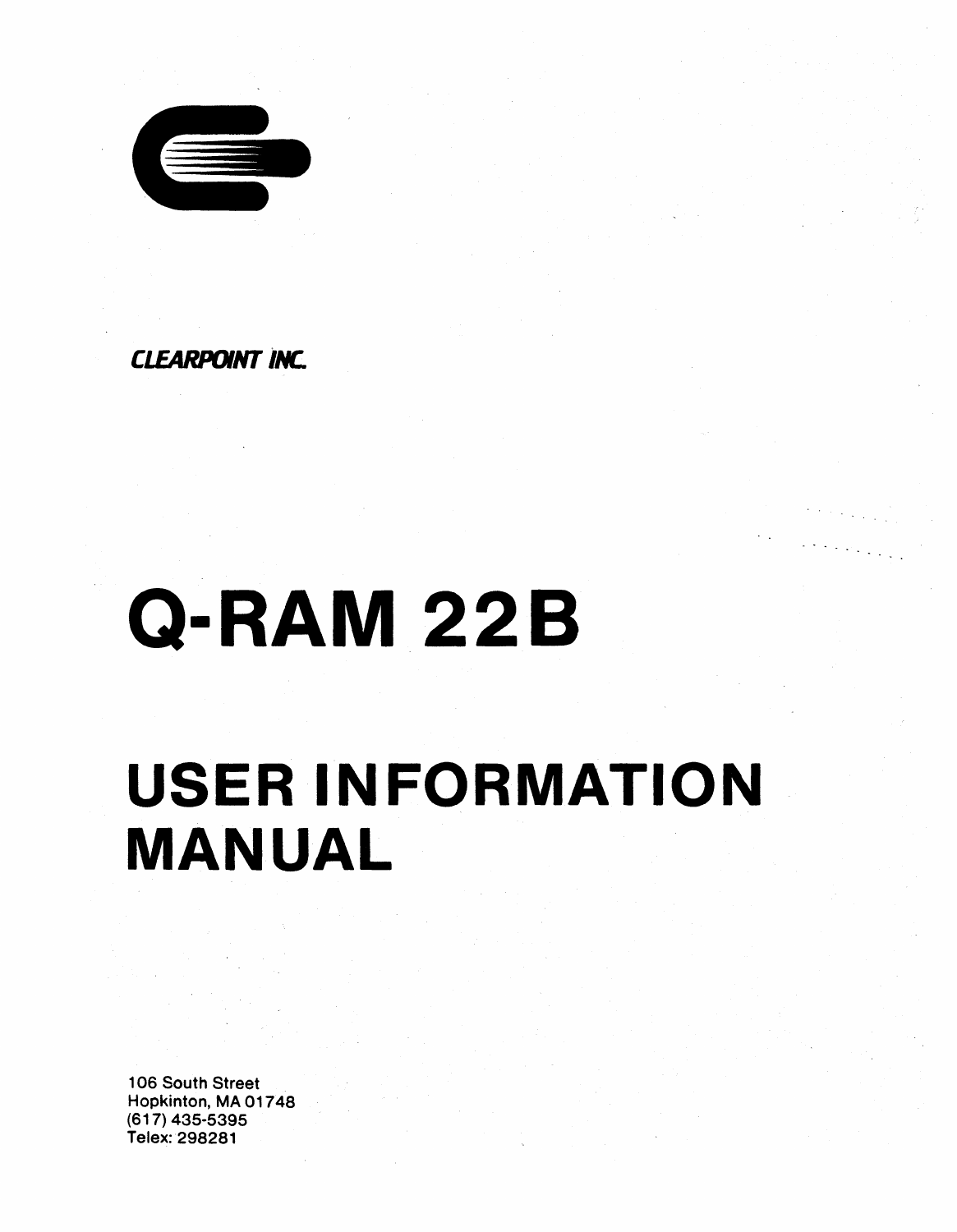#### TABLE OF CONTENTS

CHAPTER 1 - GENERAL DESCRIPTION AND SPECIFICATIONS

| 1.2 General Description1-2       |  |
|----------------------------------|--|
| 1.3 Backplane Pin Utilization1-4 |  |
| 1.4 Specifications1-6            |  |

CHAPTER 2 - HARDWARE INSPECTION, INSTALLATION, AND CHECKOUT

| 2.2 | Configuring the Q-RAM 22(B) Program Plugs2-1 |
|-----|----------------------------------------------|
| 2.3 | Addressing Options2-1                        |
| 2.4 | Board Size Configuration Plugs2-3            |
| 2.5 | CSR Option Plug Configurations2-3            |
| 2.6 | Battery Backup Option Plugs2-4               |
|     | 2.7 Installation Procedure2-5                |

CHAPTER 3 - CSR DESCRIPTION

| 3.2 CSR Bit Assignment3-1 |  |
|---------------------------|--|

#### FIGURES

| Figure 1 Program Plug Description1-2 |  |
|--------------------------------------|--|
|                                      |  |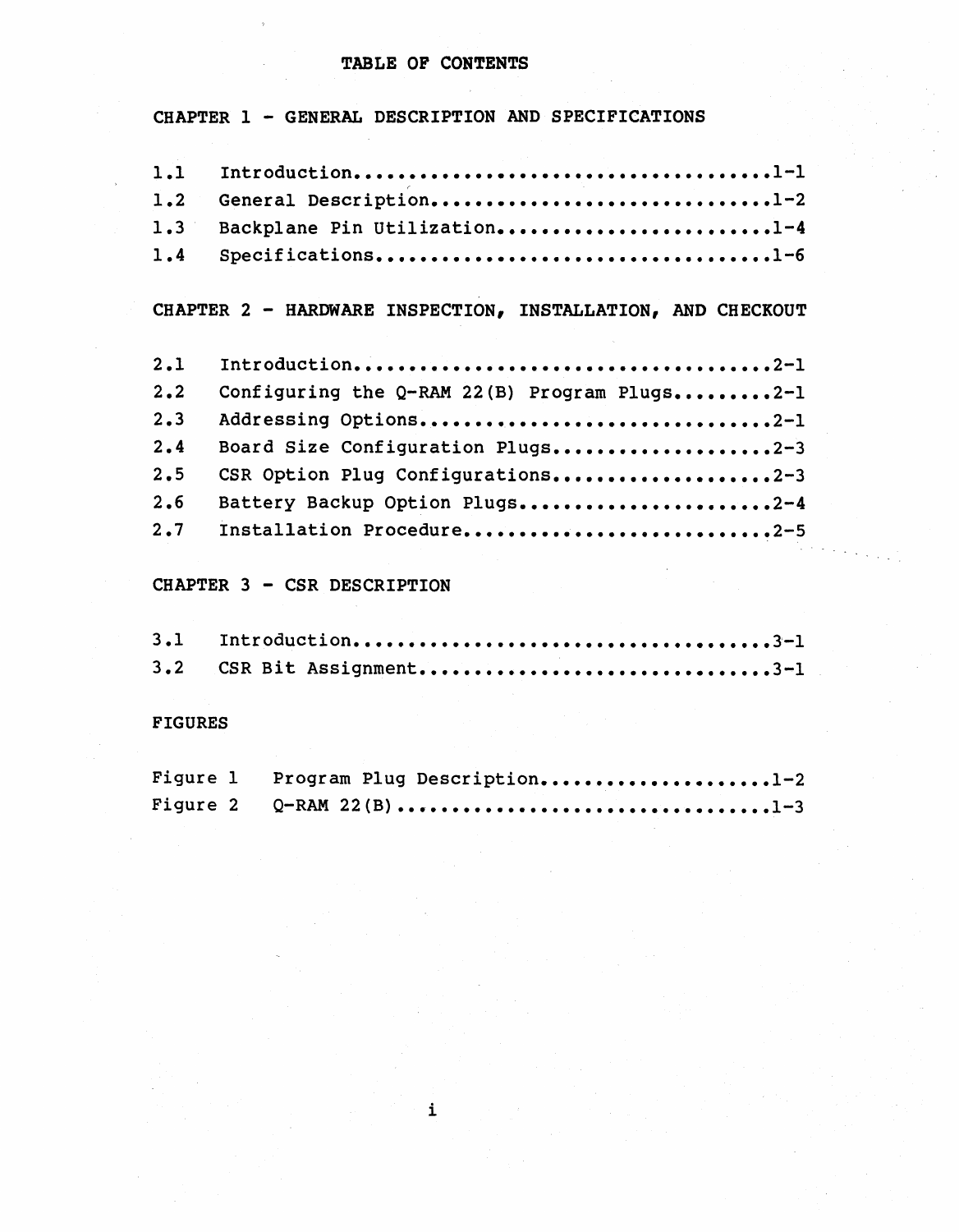### TABLES

| Table 1 | $Q$ -RAM 22(B) Products1-1                 |
|---------|--------------------------------------------|
| Table 2 | Backplane Power Pins1-4                    |
| Table 3 | Backplane I/O Signal Pins1-5               |
| Table 4 | Multiple Q-RAM 22(B) Starting Addresses2-2 |
| Table 5 | Memory Size Jumpers2-3                     |
| Table 6 | CSR Address Selection2-4                   |
| Table 7 | Battery Backup Mode Options2-4             |
| Table 8 |                                            |

#### APPENDIXES

| Appendix A Memory Starting Address ChartA-1         |
|-----------------------------------------------------|
| Appendix B Bank SelectionB-1                        |
| Appendix C Q-RAM 22B Block Mode DMA Memory BoardC-1 |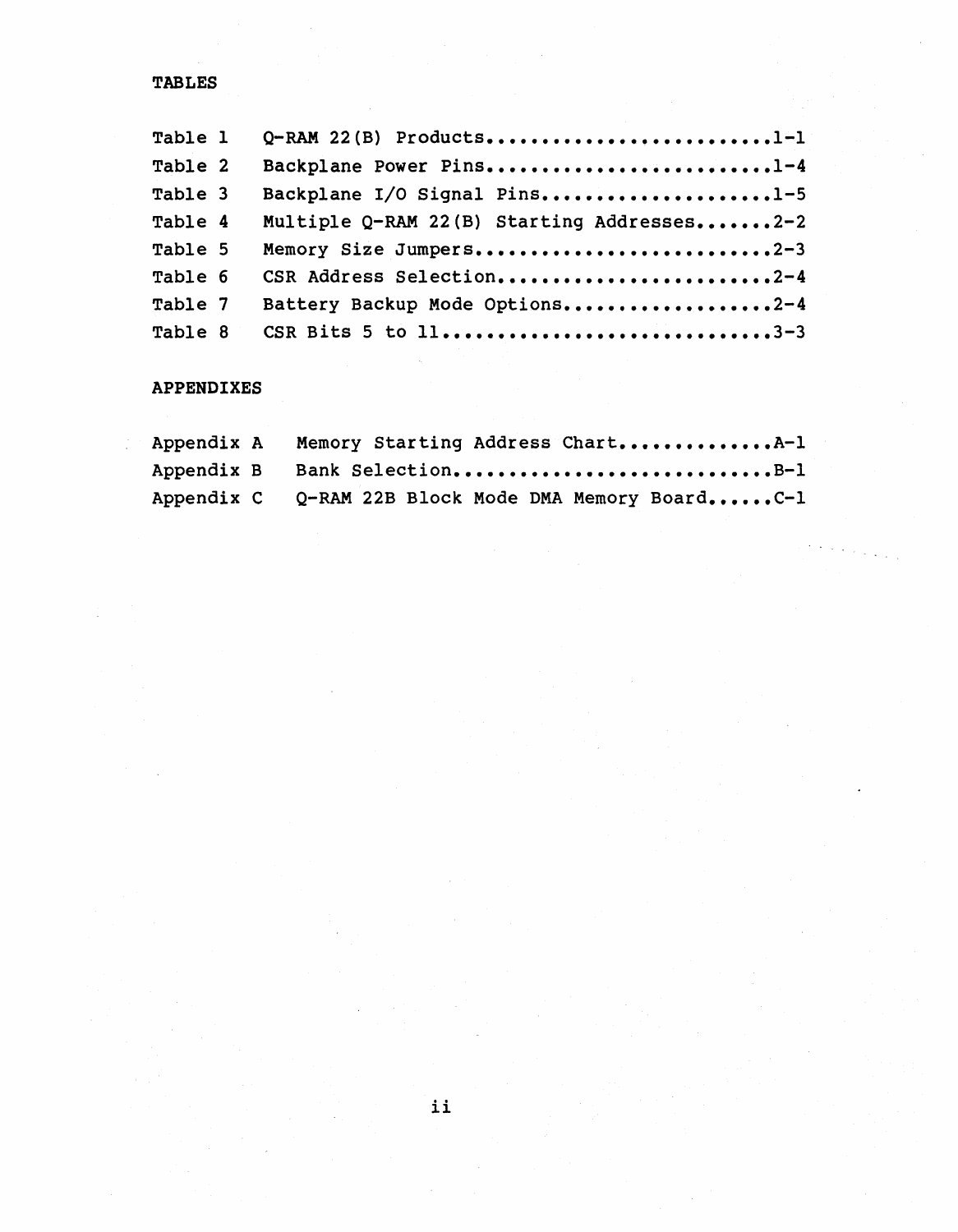#### CHAPTER 1

#### GENERAL DESCRIPTION AND SPECIFICATIONS

#### 1.1 INTRODUCTION

This manual supplies user information for the Q-RAM 22(B) family of memory modules. Q-RAM 22(B) modules (see Table 1) provide high density, low cost per bit storage for systems which utilize the Digital Equipment Corporation (hereafter referred to as DEC\*) Q-BUS. 64K MOS RAMS are used as individual storage devices to provide up to 1 mbyte on a single quad-height board. Features available on Q-RAM 22(B) are:

- Up to 1 MB memory capacity
- Jumper selectable 18 or 22(B) bit addressing
- Parity generation and checking on board
- Complete DEC software-hardware compatible, parity control and status register on board locatable at any of 8 assigned I/O page address
- Battery back-up support
- Single 5 volt power supply
- Starting address programmable at any 64K boundary
- Parity error LED provides visual indication of board failure

#### Table-l Q-RAM Products

| Designation        | Description              |  |  |  |  |  |  |
|--------------------|--------------------------|--|--|--|--|--|--|
| $Q$ -RAM 22 $(B)$  | 1 MB board with parity   |  |  |  |  |  |  |
| $Q-RAM$ 22(B)-1    | 1 MB board no parity     |  |  |  |  |  |  |
| $Q$ -RAM 22(B)-2   | 512 KB board with parity |  |  |  |  |  |  |
| $Q - RAM$ 22(B) -3 | 512 KB board no parity   |  |  |  |  |  |  |

\*Registered trademark of Digital Equipment Corporation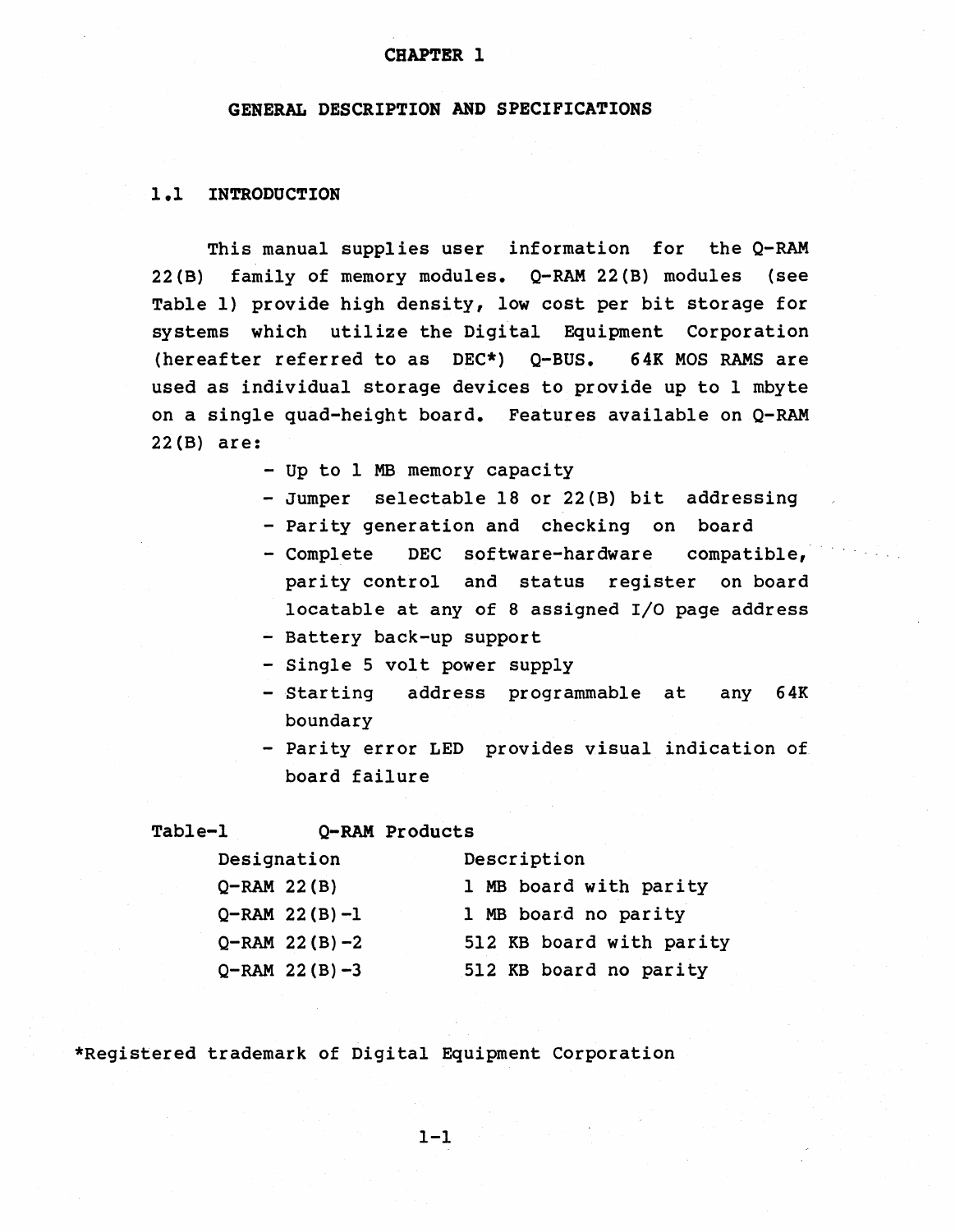#### 1.2 GENERAL DESCRIPTION

The  $Q-RAM$  22(B) is a single quad-height memory module which interfaces to the LSI-11  $Q$ -BUS. All timing and control logic for the memory, refresh circuitry, parity control, and status register are contained on board.

The MOS memory array consists of up to eight rows of 65,536 X 1 bit dynamic RAM devices with 18 devices per row. Each row will accept 65,536 18 bit words consisting of (two) eight bit bytes and two parity bits (one per byte). Circuitry for refresh of the MOS memory devices is provided on board and operates transparently to the user.

The  $Q-RAM$  22(B) module's starting address is selectable using program plugs P0 to P4 (see figure 1 and 2) to any 64K boundary within the Q~BUS 22 or 18 bit address space. Program plug P7 is used to select 18 bit or 22 bit addressing. BDAL 18, BDAL 19, BDAL 20, and BDAL 21 are ignored if 18 bit addressing is selected.

The module will not respond to BBS7 transfers to allow the top 4K addresses to be reserved for I/O peripherals. P8 is provided on board which allows the user to reclaim 2K of the I/O page for system memory (see figure 2).

FIGURE 1 PROGRAM PLUG DESCRIPTION



ON OUT OFF



When holding board fingers down, program plugs positioned to left are defined as "ON". Those positioned to right are "OFF".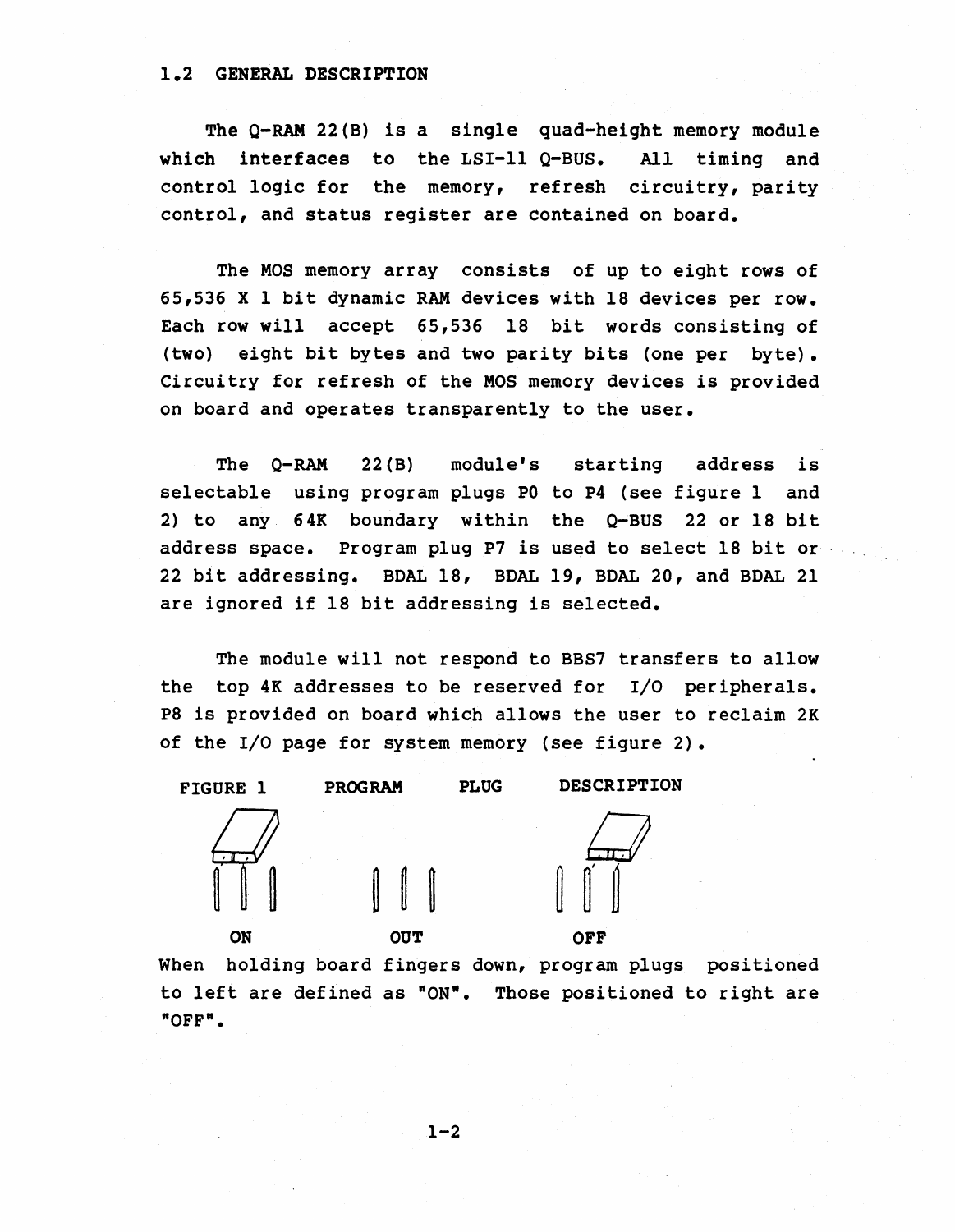

...., I w **FIGURE**  $\mathbf{v}$ **C-RAM 22,** Q-RAM 22B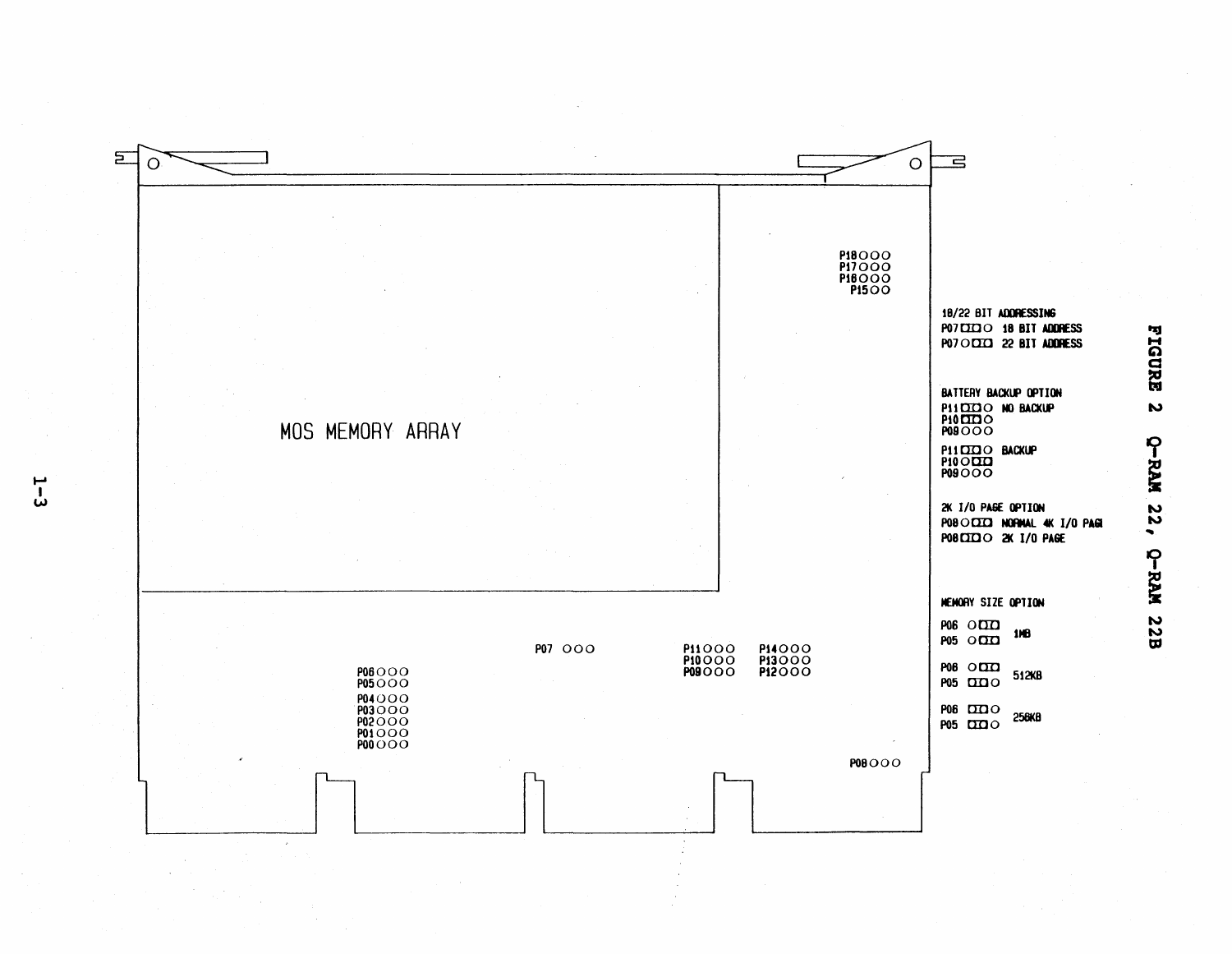When any byte of data is written to  $Q$ -RAM 22(B) boards which contain parity, a parity bit is generated which is stored along with the byte of data in the memory array. Whenever a byte of data is read the parity logic checks it against the stored parity bit. If parity is bad, an error has occurred and data is asumed to be bad.

In order to utilize the parity generation and checking circuitry in the  $Q$ -RAM 22(B), a control and status register is provided on board which is both hardware and software compatible with LSI-II systems.

The control and status register is used to enable the board to interrupt if an error has occurred, latch the upper address bits of the location with bad data, set the parity error flag on error, and force bad parity writing for diagnostic purposes.

#### 1.3 BACKPLANE PIN UTILIZATION

Table 2 contains backplane power pins required for Q-RAM 22(B). Table 3 designates pins used for other signals. Board finger designations shown in figure 2 are equivalent to backplane pin designations.

| Table-2   | Backplane Power Pins Required |  |                 |
|-----------|-------------------------------|--|-----------------|
| Voltage   |                               |  | Pin             |
| +5 normal |                               |  | <b>BV1</b>      |
|           |                               |  | AA <sub>2</sub> |
|           |                               |  | BA <sub>2</sub> |
| ground    |                               |  | <b>AT1</b>      |
|           |                               |  | <b>BT1</b>      |
|           |                               |  | AC <sub>2</sub> |
|           |                               |  | BC <sub>2</sub> |
|           |                               |  |                 |
|           | +5 battery (if used)          |  | AV1             |
|           | +5 Battery spare (if used)    |  | <b>AS1</b>      |
|           |                               |  | <b>AEl</b>      |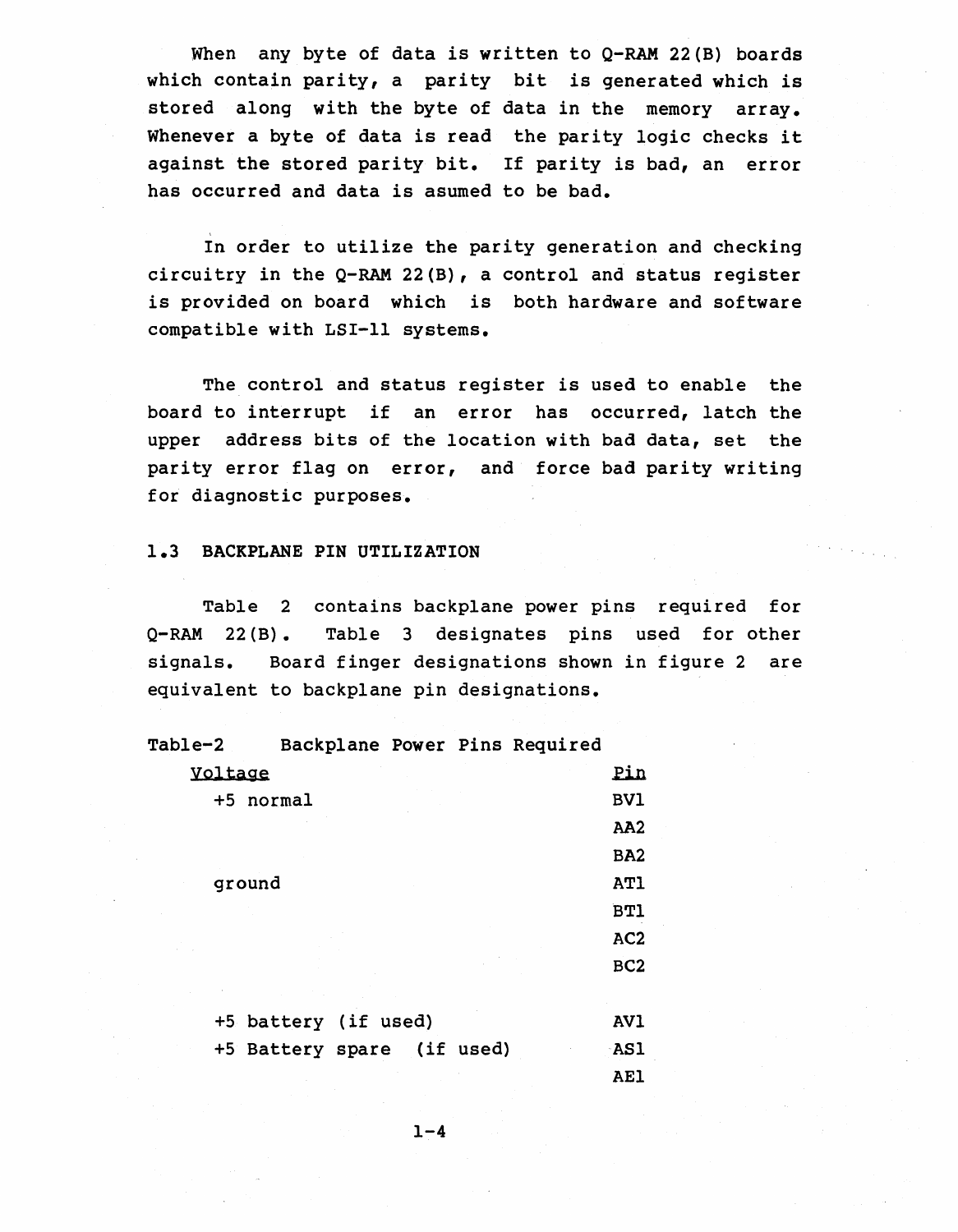| Signal          | Pin                    |
|-----------------|------------------------|
| AC1             | <b>BDAL 16</b><br>L    |
| AD1             | <b>BDAL 17</b><br>L    |
| <b>BAl</b>      | BDCOK H                |
| BC1             | BDAL 18<br>L           |
| BD1             | <b>BDAL 19</b><br>L    |
| <b>BE1</b>      | BDAL 20<br>L           |
| <b>BF1</b>      | <b>BDAL 21</b><br>L    |
| AE2             | <b>BDOUT L</b>         |
| AF2             | <b>BRPLY L</b>         |
| AH2             | <b>BDIN L</b>          |
| AJ2             | <b>BSYNC L</b>         |
| AK <sub>2</sub> | BWTBT L                |
| AM <sub>2</sub> | <b>BIAKI</b><br>L      |
| AN <sub>2</sub> | <b>BIAKO L</b>         |
| AP <sub>2</sub> | BBS7 L                 |
| AR <sub>2</sub> | <b>BDMGI L</b>         |
| AS <sub>2</sub> | <b>BSMGO L</b>         |
| AU2             | BDAL 00<br>L           |
| AV2             | 01<br><b>BDAL</b><br>L |
| BE <sub>2</sub> | <b>BDAL</b><br>02<br>L |
| BF <sub>2</sub> | 03<br><b>BDAL</b><br>L |
| BH2             | <b>BDAL</b><br>04<br>L |
| BJ2             | <b>BDAL</b><br>05<br>L |
| BK <sub>2</sub> | <b>BDAL</b><br>06<br>Ŀ |
| BL <sub>2</sub> | 07<br><b>BDAL</b><br>L |
| BM <sub>2</sub> | BDAL 08<br>L           |
| BN <sub>2</sub> | <b>BDAL</b><br>09<br>L |
| BP <sub>2</sub> | BDAL 10 L              |
| BR <sub>2</sub> | <b>BDAL</b><br>11<br>L |
| BS <sub>2</sub> | BDAL 12 L              |
| <b>BT2</b>      | BDAL 13 L              |
| BU <sub>2</sub> | BDAL 14<br>L           |
| BV <sub>2</sub> | BDAL 15 L              |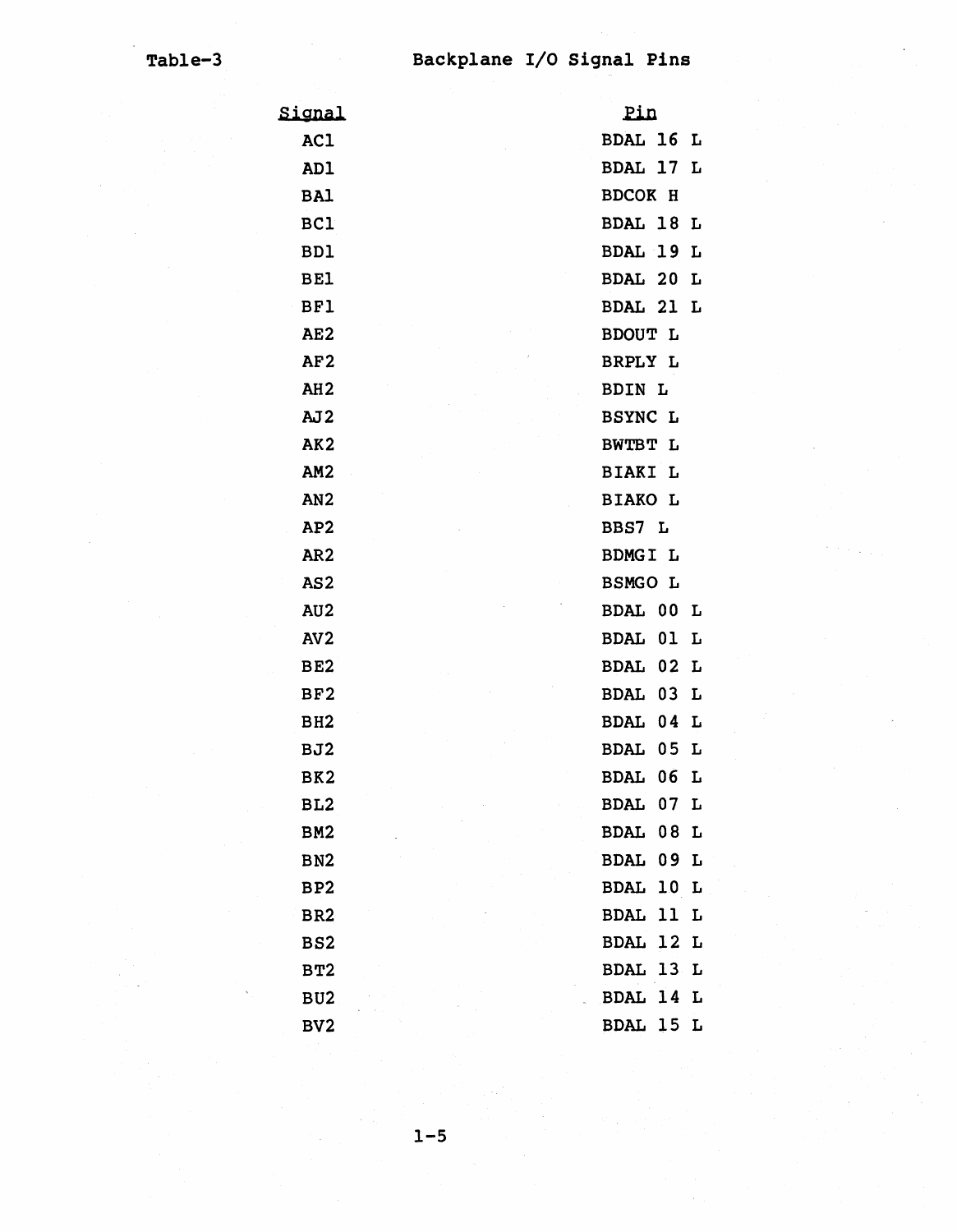#### 1.4 SPECIFICATIONS

#### **CHARACTERISTICS**

memory device type

read access time write access time memory cycle time operating temperature storage temperature relative humidity voltages required battery backup voltage +5V operating current +5V standby current +5V battery backup current

#### SPECIFICATIONS

MOS dynamic RAM (65,536 X 1)  $200$  ns typ. 50 ns typ. 450 typ. 0 to +65 C  $-40$  to  $+85$  C 0 to 90% (non-condensing +5V ±5% pins BUl,AA2,BA2 +5V +5% pins AVl,ASl\*,AEl 2 amp typ. 2 amp typ. .9 amp typ.

\* optional spares available on backplane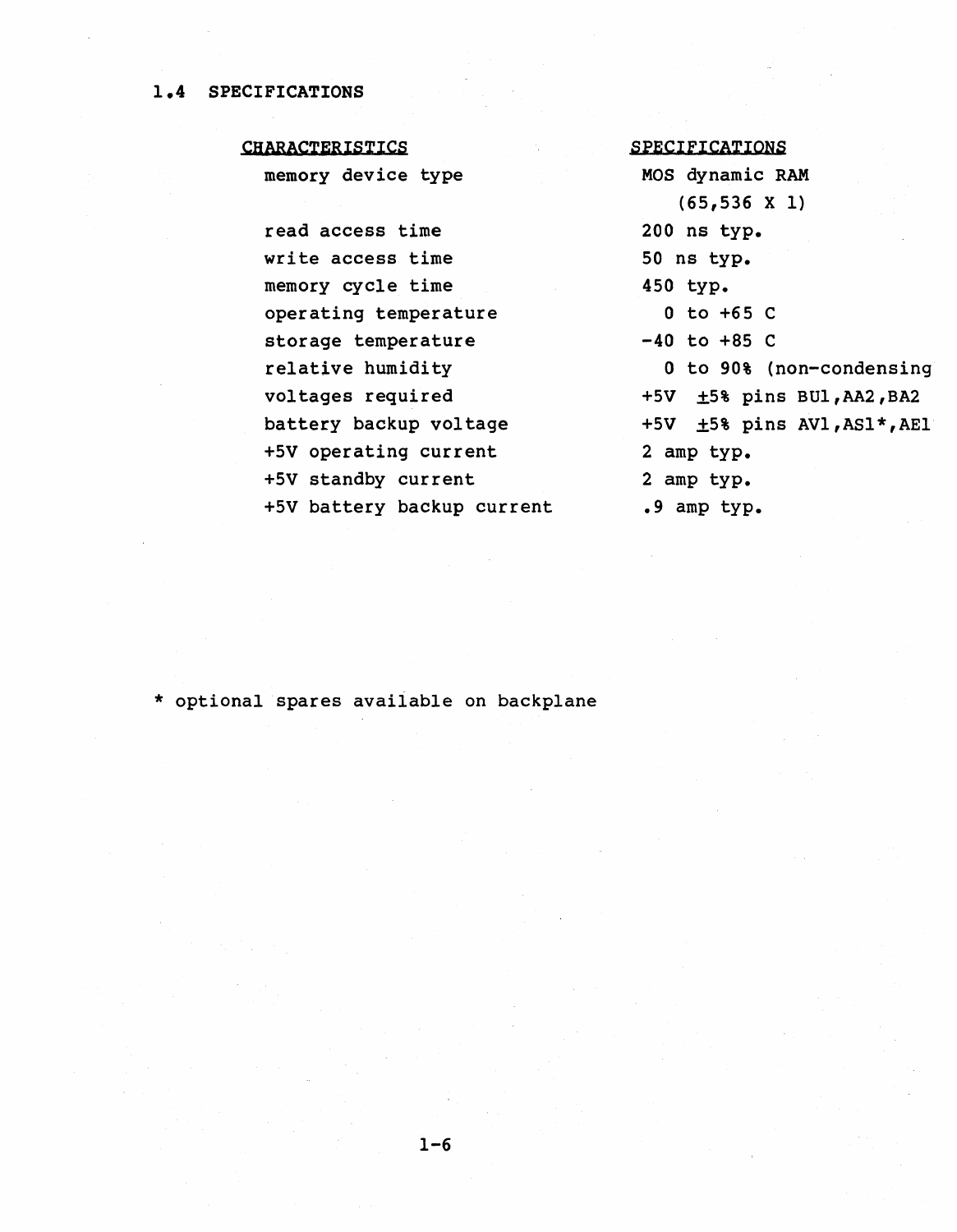#### CHAPTER 2

### HARDWARE INSPECTION, INSTALLATION, AND CHECKOUT

#### 2.1 INTRODUCTION

This chapter provides information for configuring the Q-RAM 22(B) programmable plug options prior to system installation followed by procedures. installation and checkout

#### 2.2 CONFIGURING THE Q-RAM 22(B) PROGRAM PLUGS

Figure 2 provides the locations of the various Q-RAM 22(B) option jumpers and Figure 1 illustrates how they are used. The module should be inspected prior to installation to assure that it has been properly configured. Sections 2.3 through 2.6 describe the various Q-RAM 22(B) program plug options.

#### 2.3 ADDRESSING OPTIONS

Q-RAM 22(B) addressing logic is capable of either 22 or 18 bit operation. P7 is used to select the desired addressing mode as follows:

|  | P7 - ON    |  | 18 Bit Address Mode |  |
|--|------------|--|---------------------|--|
|  | $P7 - OFF$ |  | 22 Bit Address Mode |  |

BDAL 18, BDAL 19, BDAL 20, and BDAL 21 are ignored if 18 bit addressing mode is selected and the board may not be configured to respond to addresses above l28K.

The memory starting address may be programmed at any 64K boundary using jumpers PO through P4. Depending on the size of the board, the memory will utilize up to 524,288 contiguous word addresses in the address space beginning at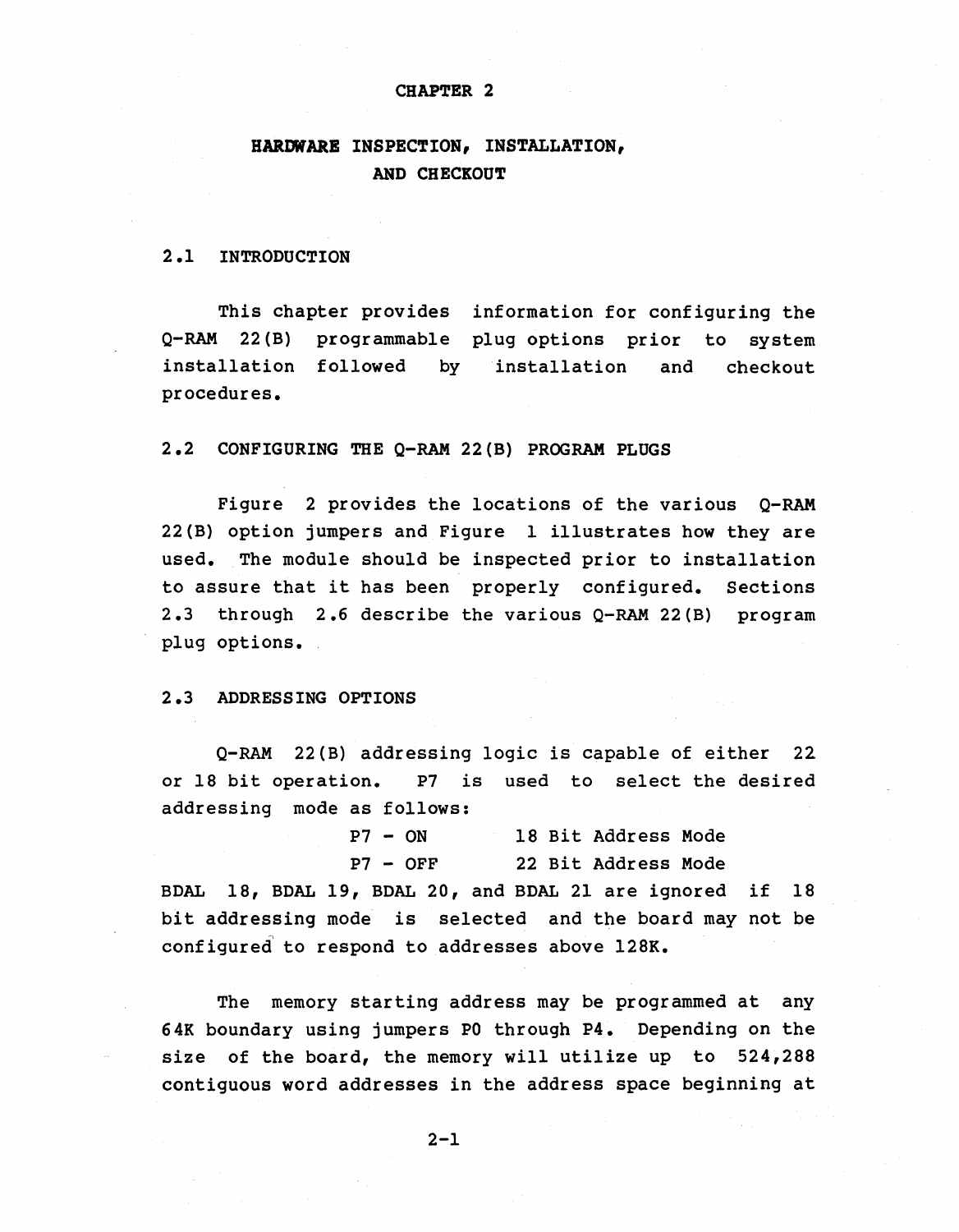the selected starting address. Q-RAM 22(B) board size options are described in section 2-4.

To program the starting address of memory, BDAL 21 through BDAL 17 must be reflected by the following program plug configurations:

| <b>BDAL 21 1</b> |  |       | P4 ON              |
|------------------|--|-------|--------------------|
| <b>BDAL 21 0</b> |  |       | P4 OFF             |
| <b>BDAL 20 1</b> |  |       | P3 ON              |
| <b>BDAL 20 0</b> |  |       | P3 OFF             |
| <b>BDAL 19 1</b> |  | P2 ON |                    |
| BDAL 190         |  |       | P <sub>2</sub> OFF |
| BDAL 18 1        |  |       | P1 ON              |
| BDAL 180         |  |       | P1 OFF             |
| BDAL 17 1        |  |       | PO ON              |
| BDAL 17 0        |  |       | PO OFF             |

Appendix A may be used to determine starting addresses if the Q-RAM 22(B) is to placed over existing resident memory. Table 4 may be used as an illustration of the above described formula. Table 4 may also be used to directly configure systems with multiple Q-RAM 22(B) 1 MB boards.

Table-4 Multiple Q-RAM 22(B) starting Addresses

| <b>BRD</b>   |              |   | STARTING ADDRESS            |   |             |              |     |    | PLUG CONFIGURATIONS |                 |             |      |
|--------------|--------------|---|-----------------------------|---|-------------|--------------|-----|----|---------------------|-----------------|-------------|------|
| 圭            |              |   | A21 A20 A19 A18 A17 A16 A15 |   |             |              |     |    | <b>P</b>            | ום לכד          |             | - PO |
|              | 0            |   | 0                           | 0 | 0           | 0            |     |    | OFF OFF OFF OFF OFF |                 |             |      |
| $\mathbf{2}$ | $\mathbf{0}$ |   | 0                           |   | $0 \quad 0$ | 0            | - 0 |    | OFF ON              |                 | OFF OFF OFF |      |
| 3            |              | 0 | 0                           | 0 | 0           | 0            | - 0 | ON |                     | OFF OFF OFF OFF |             |      |
| 4            |              |   | 0                           | 0 | 0           | $\mathbf{0}$ | -0  | ON | ON                  |                 | OFF OFF OFF |      |

The BBS7 signal is used during the address portion of a data transfer cycle on the Q-BUS. It indicates that the bus master is requesting a data transfer with one of the I/O devices in the 4K I/O page space. BBS7 is asserted whenever an I/O page transfer is requested. The memory board should ignore all transfers requested within the I/O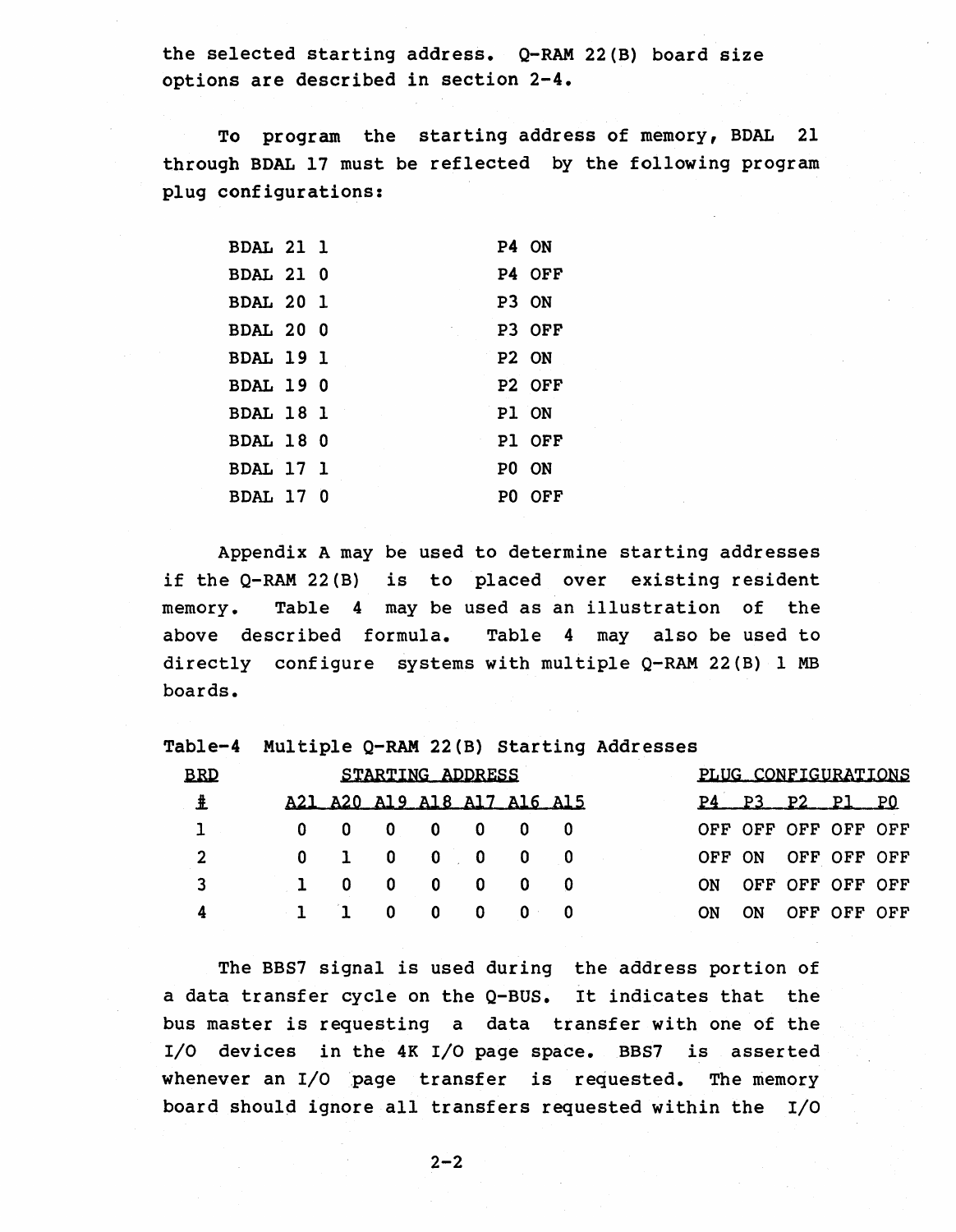space. If, however, there are few peripherals on the system and it is desired by the user to reserve only 2K of the I/O page space,' plug P8 may be used as follow:

|           | $P8 - OFF$ | Normal 4K I/O Page       |  |  |
|-----------|------------|--------------------------|--|--|
| $P8 - ON$ |            | Reserve Only 2K I/O Page |  |  |

#### 2.4 BOARD SIZE CONFIGURATION PLUGS

Plugs P5 and P6 are used to configure the board size. Q-RAM 22(B) boards have up to eight rows of 65,536 X 1 bit dynamic RAM devices with 18 devices per row. Each row will accept  $65,536$  (64K) 18 bit words. A Q-RAM 22(B) may have 2, 4, or 8 rows of memory chips corresponding to l28K, 256K, or 5l2K words respectively. P5 and P6 must be configured, as shown in Table 5, to match the size of the memory array on board.

| Table-5 Memory Size Jumpers |  |  |
|-----------------------------|--|--|
|-----------------------------|--|--|

| Board memory capacity   | P5.       | P6         |
|-------------------------|-----------|------------|
| 128K words              | ON        | ON         |
| $256K$ words $(1/2$ MB) | <b>ON</b> | <b>OFF</b> |
| 512K words (1<br>MB)    | OFF       | OFF        |

#### 2.5 CSR OPTION PLUG CONFIGURATION

The parity control and status register (hereafter referred to as CSR) has an I/O page address in the top 4K of memory. 'This address may be anyone of eight specified locations reserved by DEC for this purpose. Program plugs P12, P13, and P14 are used to select one of the reserved addresses. Table 6 illustrates the use of these plugs. Note that each memory board used in a system must be configured to a different address.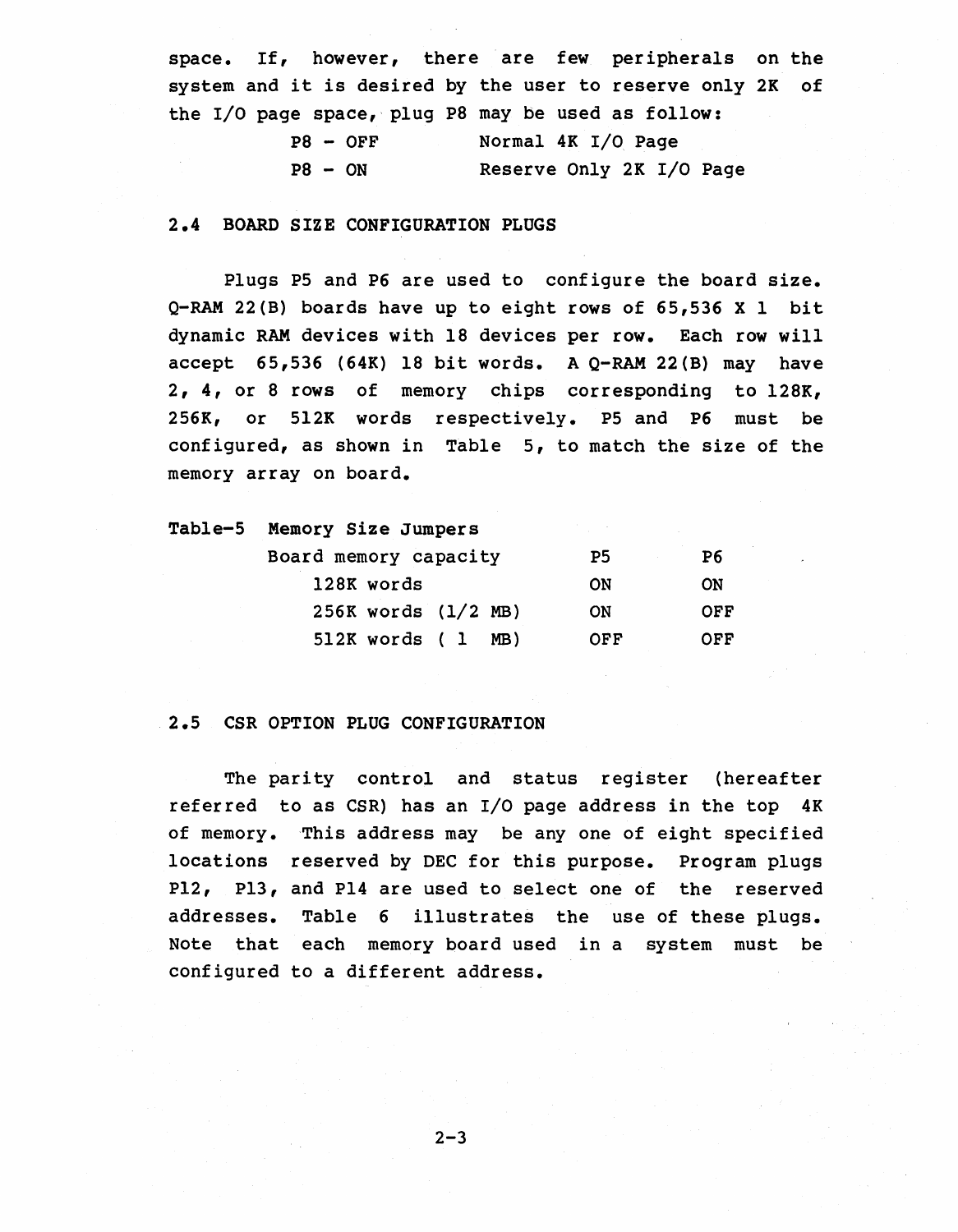| Table-6 CSR Address Selection                      |            |            |            |
|----------------------------------------------------|------------|------------|------------|
| CSR Address                                        | <b>P14</b> | <b>P13</b> | <b>P12</b> |
| 772100                                             | ON         | <b>ON</b>  | ON         |
| 772102                                             | ON         | <b>ON</b>  | <b>OFF</b> |
| 772104                                             | <b>ON</b>  | <b>OFF</b> | ON         |
| 772106                                             | <b>ON</b>  | <b>OFF</b> | OFF        |
| 772110                                             | <b>OFF</b> | <b>ON</b>  | <b>ON</b>  |
| 772112                                             | <b>OFF</b> | <b>ON</b>  | <b>OFF</b> |
| 772114                                             | <b>OFF</b> | <b>OFF</b> | <b>ON</b>  |
| 772116                                             | <b>OFF</b> | <b>OFF</b> | <b>OFF</b> |
| No CSR or Parity*                                  | <b>OUT</b> | <b>OUT</b> | <b>OUT</b> |
| *To disable parity, remove P12, P13, and P14 plugs |            |            |            |

2.6 BATTERY BACKUP OPTION PLUGS

The MOS memory, unlike core memory, requires the 5 volt supply to retain data. If the 5V power is removed from the board, system memory data is lost.

The battery backup option is used if battery power is available to maintain system memory data during power failures. Battery backup 5V must be available on backplane pin AVI. ASl or AEI may be used as an additional battery backup 5V input pin. Table 7 shows the various configurations of the battery backup mode select plugs P9, PlO, and Pll.

Table-7 Battery Backup Mode Options aatte[~ as~ku~ MQg~ .lll no.. n No Backup ON ON OUT Battery Backup +5 AV1 OFF OFF OUT (ASl, AEI unused) Battery Backup +5 AV1, AS1 OFF OFF ON Battery Backup +5 AVl,AEl OFF OFF OFF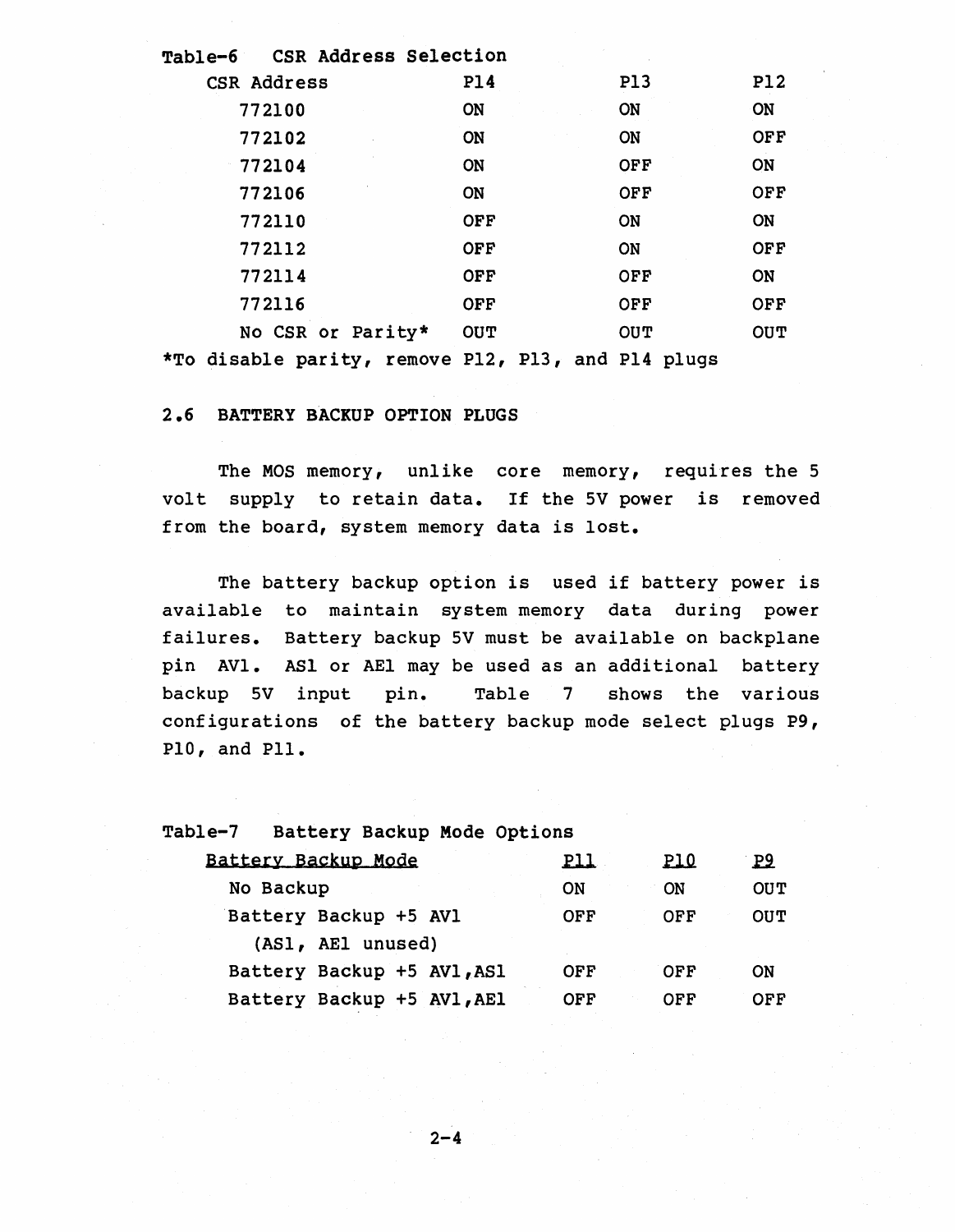#### 2.7 INSTALLATION PROCEDURE

The following procedure should be followed when a Q-RAM 22(B) board is received.

> 1. Visually inspect the module to make sure that it has arrived in good condition.

> 2. Set up program plug options for required operation.

> 3. Verify that the required power connections are available on the backplane (see Table 2).

> 4. Power down the system. Make sure that the system is powered off before plugging in the module.

> 5. Plug the module into the QBUS. Memories should be installed in sequential slots following the CPU. Make sure that the module is not being inserted backwards. The component side must face in the same direction as other modules in the system.

> 6. Power up the system and run any DEC memory diagnostic as an initial test. If available, use the following diagnostics:

MAINDEC-ll CVMSA (22(B) bit system diagnostic) MAINDEC-ll CZKMA (18 bit· system diagnostic)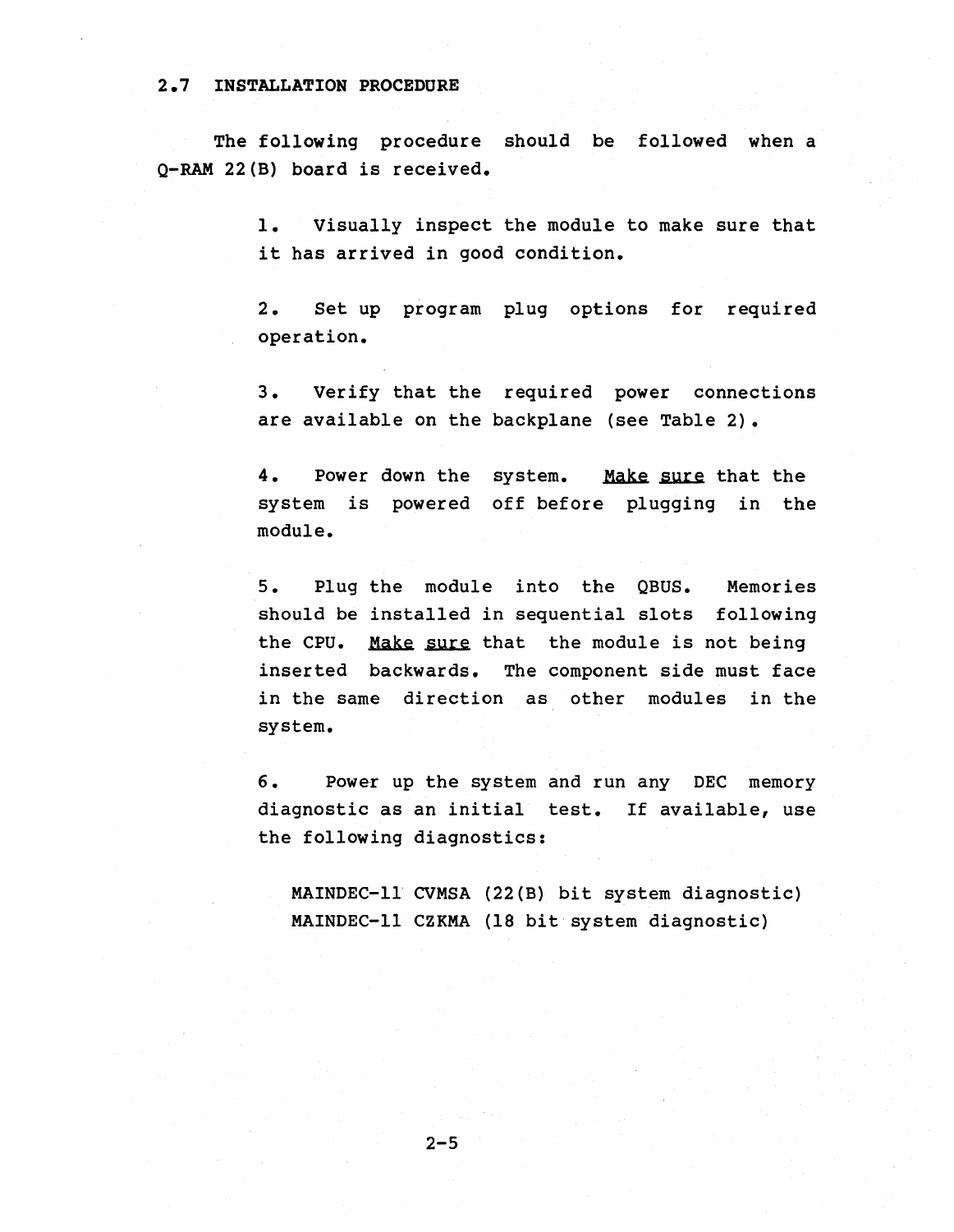#### CHAPTER 3

#### CSR DESCRIPTION

#### 3.1 INTRODUCTION

When any byte is written to Q-RAM 22(B) boards with parity option, a parity bit is generated which is stored along with the byte of data in the memory array. Whenever a byte of data is read, the parity logic checks it against the stored parity bit. If parity *is* bad, an error has occurred and data is assumed to be bad.

In order for software to utilize the parity generation and checking circuitry in the Q-RAM 22(B), a control and status register (CSR) is provided.

The CSR is assigned an address in the I/O page (see Table 6) which may be accessed by software. When a parity error is detected, the upper address bits of the bad memory location (All to A21) are latched in the CSR. Control bits are provided in the CSR to enable interrupt on error and write of bad parity for diagnostic purposes.

#### 3.2 CSR BIT ASSIGNMENT

The CSR is a 16 bit register located in the I/O page. The function of the 16 bits in the CSR are as follows:

#### Bit 0 Parity error interrupt enable

If set to 1, the memory board will interrupt the processor on error, by setting bits BDAL 17 and BDAL 16 along with the data bits BDAL 0 to BDAL 15. This will result in an LSI-II processor trap to location 114. BUSINIT clears this bit.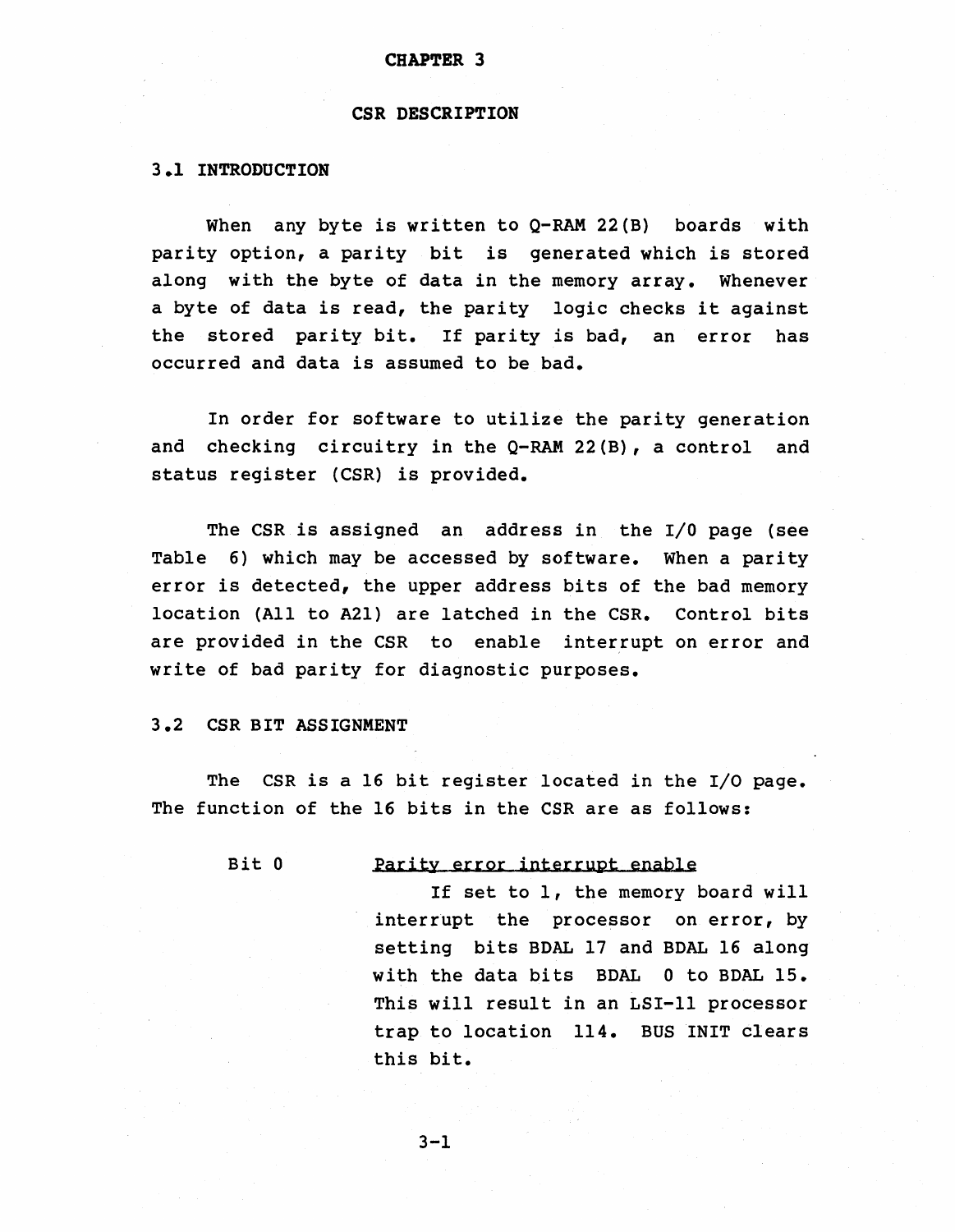Bit 1

Bit 2

#### Write wrong parity

UNUSED

If this bit is set to 1, any word or byte written to the array will be stored along with an incorrect parity bit. This is for maintenance purposes. check the boards ability to detect parity errors and interrupt when enabled. This bit is cleared by BUS INIT. It enables didagnostics to

Bit 3 Bit 4 UNUSED UNUSED

#### Bit  $5 - 11$ Latch address bits

When a parity error is detected, the upper address bits of the failing location are latched. These bits are not cleared by BUS INIT, but are writeable, as well as readable. When an error is detected, address bits 11 to 21 are displayed in these bits. Since there are only 7 bits and there are 11 latched address bits, they are multiplexed. Bit 14 in the CSR controls which of the latched address bits are on display. (see Table 8). UNUSED

Bit 12 Bit 13 Bit 14

## Extended CSR read enable

(See Table 8.) This bit is used to multiplex the extended latched address bits A18 to A2l into the CSR bits 5 to 11. This bit is cleared by BUS INIT. Program plug P17 may be used to disable setting of bit 14. If plug P17 is on, CSR bit 14 is always o.

UNUSED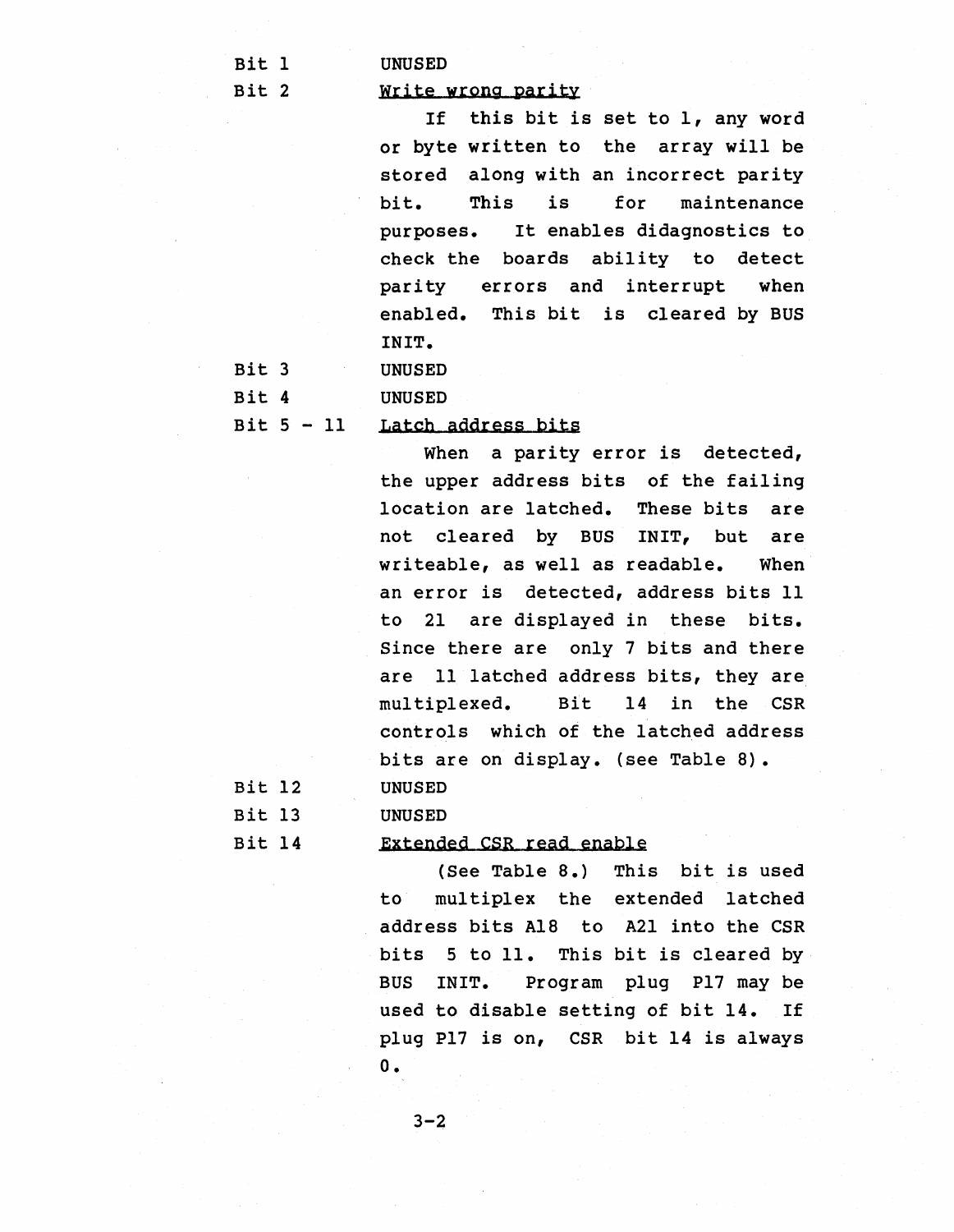# Bit 15 Parity error flag

This bit is set if a parity error is detected and remains set until cleared by being written or by BUS INIT.

Table-8 CSR Bits 5 to 11

| <u>CSR Bit</u> | If CSR Bit 14-0 | If CSR Bit 14-1 |
|----------------|-----------------|-----------------|
| 05             | Latched All     | Latched A18     |
| 06             | Latched Al2     | Latched A19     |
| 07             | Latched Al3     | Latched A20     |
| 08             | Latched Al4     | Latched A21     |
| 09             | Latched A15     | 0               |
| 10             | Latched A16     | 0               |
| 11             | Latched A17     | 0               |
|                |                 |                 |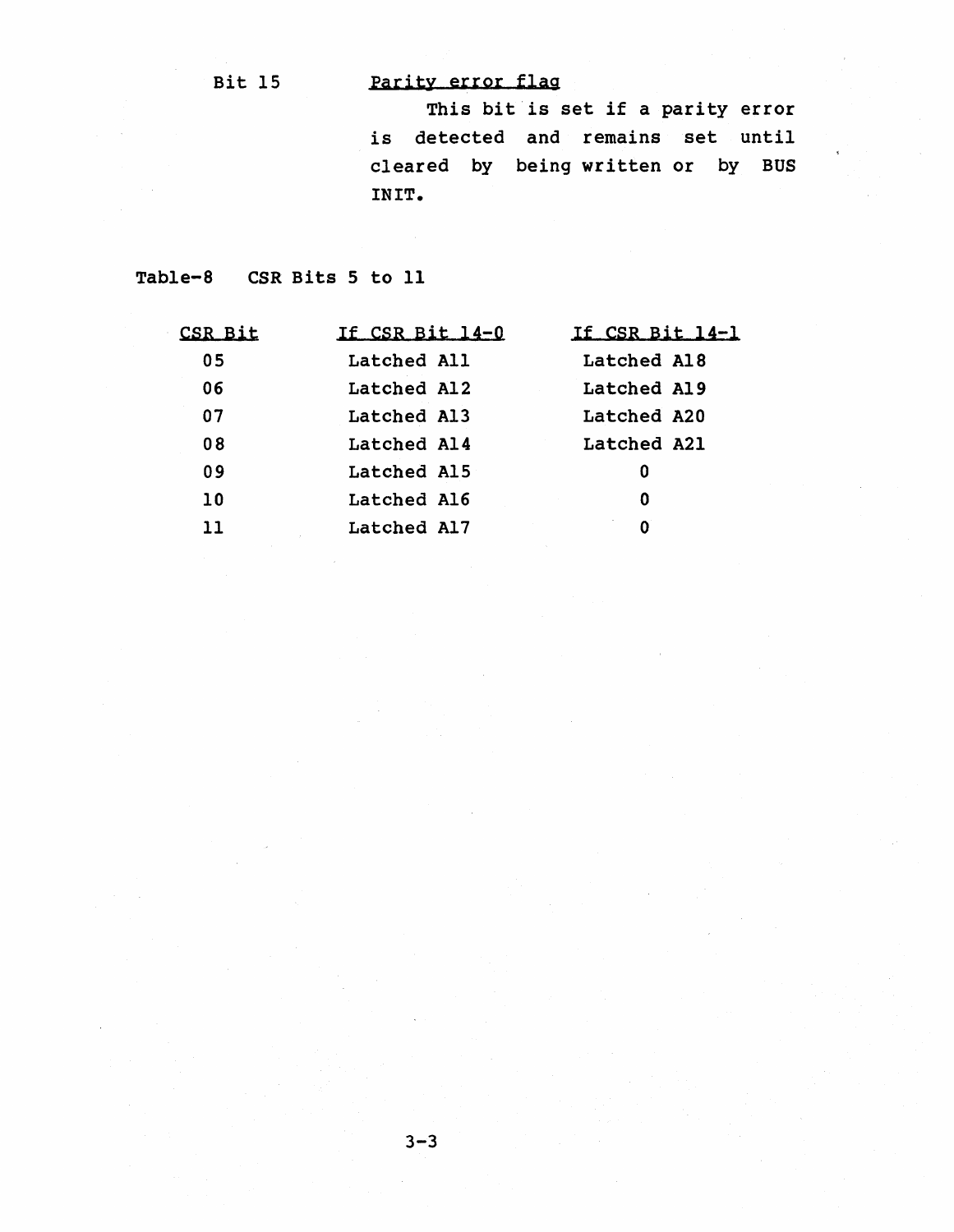| <u>Resident memory</u>       | Starting Address |              |              |              |              |
|------------------------------|------------------|--------------|--------------|--------------|--------------|
| <u>in K words</u>            | A21              | A20          |              | A19 A18 A17  |              |
| 0K                           | 0                | 0            | 0            | 0            | $\bf{0}$     |
| 64K                          | 0                | 0            | 0            | $\bf{0}$     | 1            |
| 128K<br>$(1/4$ MB)           | 0                | 0            | 0            | 1            | 0            |
| 192K                         | 0                | 0            | 0            | $\mathbf{1}$ | $\mathbf{1}$ |
| $(1/2$ MB)<br>256K           | 0                | 0            | $\mathbf{1}$ | 0            | 0            |
| 320K                         | 0                | 0            | $\mathbf{1}$ | 0            | $\mathbf{I}$ |
| 384K<br>$(3/4 \, \text{MB})$ | Ò                | 0            | 1            | 1            | 0            |
| 448K                         | 0                | 0            | 1            | $\mathbf{I}$ | $\mathbf{1}$ |
| $(1 \text{ MB})$<br>512K     | 0                | $\mathbf{I}$ | 0            | 0            | 0            |
| 576K                         | 0                | 1            | 0            | 0            | $\mathbf{1}$ |
| (1)<br>640K<br>1/4<br>MB)    | 0                | 1            | 0            | $\mathbf{1}$ | 0            |
| 704K                         | 0                | $\mathbf{1}$ | 0            | $\mathbf{1}$ | $\mathbf{I}$ |
| $(1 \ 1/2 \ MB)$<br>768K     | 0                | 1            | ı            | $\Omega$     | 0            |
| 832K                         | 0                | 1            | $\mathbf{1}$ | 0            | ı            |
| $(1 \t3/4 \tMB)$<br>896K     | 0                | 1            | 1            | 1            | 0            |
| 960K                         | 0                | 1            | ı            | $\mathbf{1}$ | 1            |
| 1024K<br>$(2 \text{ MB})$    | ı                | 0            | 0            | 0            | 0            |

If starting address is greater than 2MB, subtract 2MB from the total. Set A21-l and use table to determine state of lAS through A20 by finding remainder in table.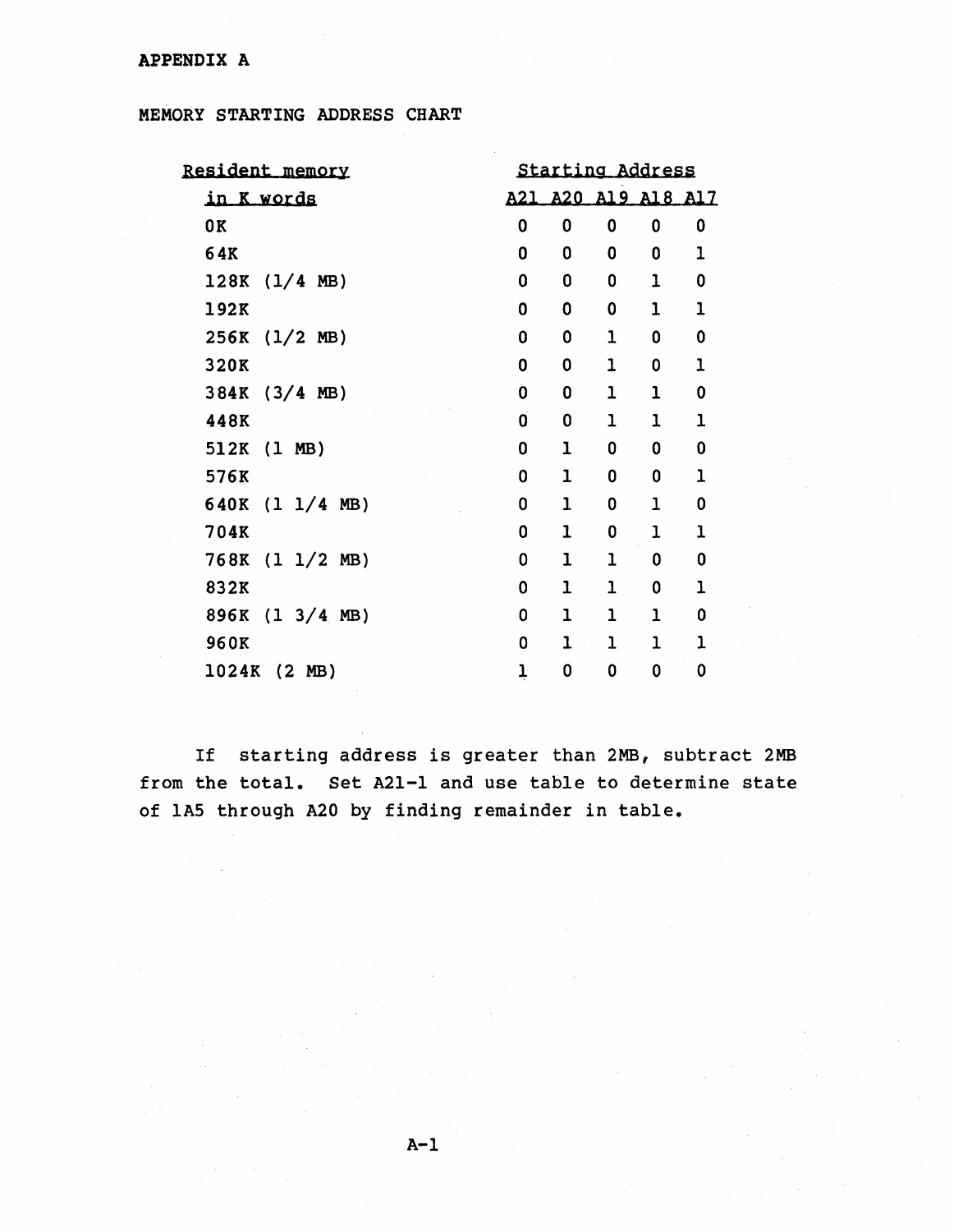#### APPENDIX B BANK SELECTION

The bank select feature designed into the Q-RAM 22(B) products is used essentially to increase the available main memory which is addressable in a Q-BUS\* system. With Clearpoint bank select memory, up to 32 megabytes may be used in a single Q-BUS system with no hardware modifications required.

To enable the Q-RAM 22(B), bank selectability jumpers P15, P16, P17, and PIS (see figure 2) are used. If all of these jumpers are "out" (see figure 1), the bank select feature is disabled. To use this feature, P16, P17, and PIS must be installed. P15 may be installed as shown below (see table).

Any board which has jumpers PIS, P17, and P16 installed will respond to writes (DOUT cycles) to I/O page CSR address 7775100 in one of the following two ways:

- 1. If PIS is not installed, the board will latch bank select bits provided by D5,D6, and D7 in the word being written.
- 2. If P16,P17, and PIS are all on (see figure 1) and PIS is installed; the board will respond with BREPLY L to any write to address 177775100 and latch bank select bits from Ds, D6, and D7 in the word being written.

Since 7775100 is a write only address the memory boards will not respond to read (DIN cycles) using 7775100 at all.

To verify data being written into bits 5, 6, and 7 of the bank select control status register, data written will be displayed in bits 5 - 11 of the parity control status register for each board.

\*Q-BUS is a registered trademark of Digital Equipment Corporation.

 $B-1$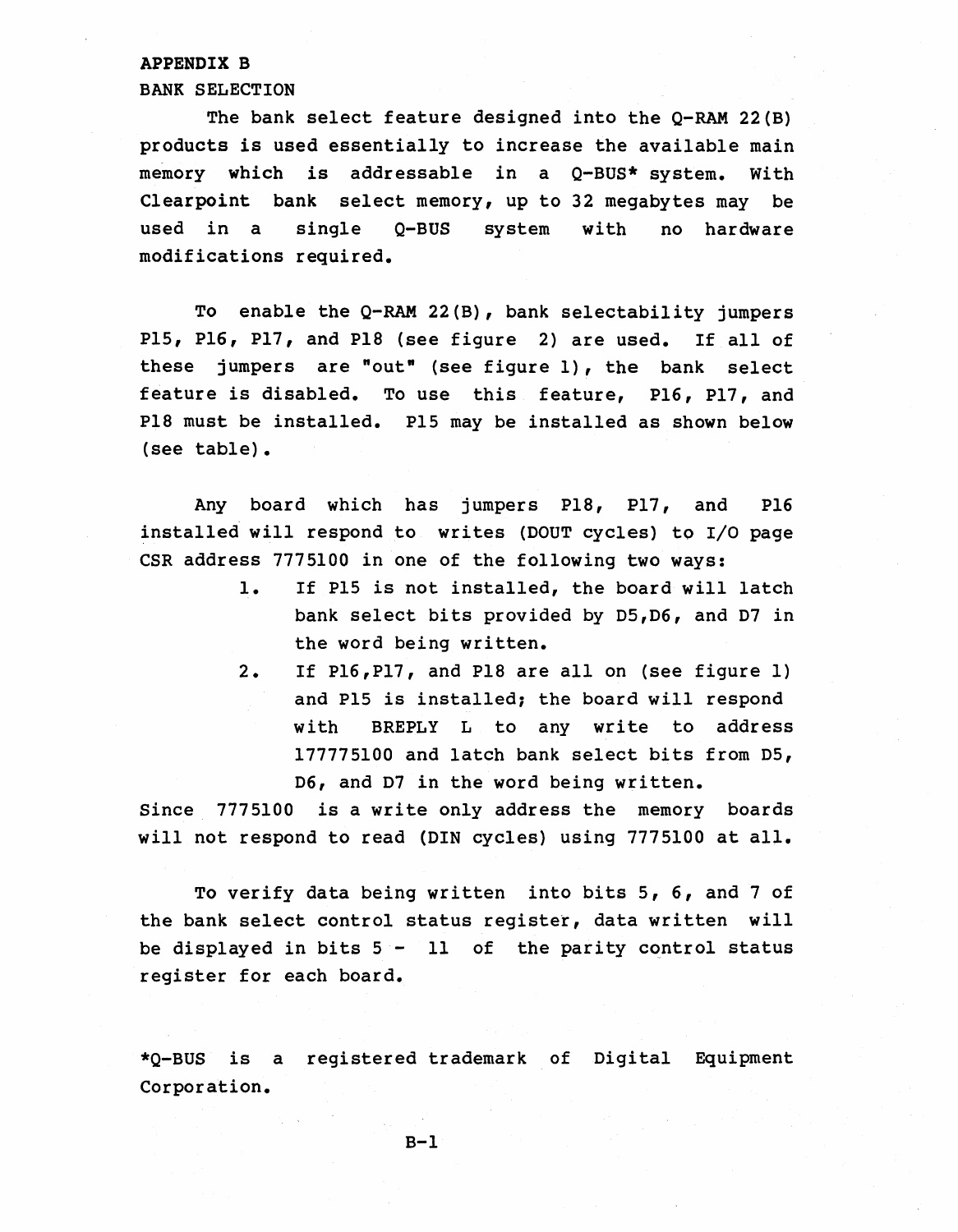Bank selectable boards have unique parity CSR addresses as well. Boards which are not enabled for bank select have registers as described in Table 6. Parity CSR addressing for boards configured for bank select is described below.

Table 6 CSR Address Selection for Boards Enabled for Bank Select

| CSR Address       | <b>P14</b> | <b>P13</b> | <b>P12</b> |
|-------------------|------------|------------|------------|
| 772120            | <b>ON</b>  | ON         | <b>ON</b>  |
| 772122            | <b>ON</b>  | <b>ON</b>  | <b>OFF</b> |
| 772124            | ON         | <b>OFF</b> | ON         |
| 772126            | <b>ON</b>  | <b>OFF</b> | <b>OFF</b> |
| 772130            | <b>OFF</b> | <b>ON</b>  | <b>ON</b>  |
| 772132            | <b>OFF</b> | <b>ON</b>  | <b>OFF</b> |
| 772134            | <b>OFF</b> | <b>ON</b>  | <b>ON</b>  |
| 772136            | OFF        | <b>OFF</b> | OFF        |
| No CSR or Parity* | <b>OUT</b> | <b>OUT</b> | <b>OUT</b> |
|                   |            |            |            |

\*Parity may not be disables for bank selectable boards.

All memory boards in the system must have a unique parity CSR address. Parity must be enabled to use bank select.

The data bits written into CSR 7775100 bits 5, 6, and 7 select which page of memory will be accessible in bank selectable address space and up to eight pages may be available. The following table shows how jumpers P16, P17, and PlS correspond to the selection bits written into 7775100.

 $B-2$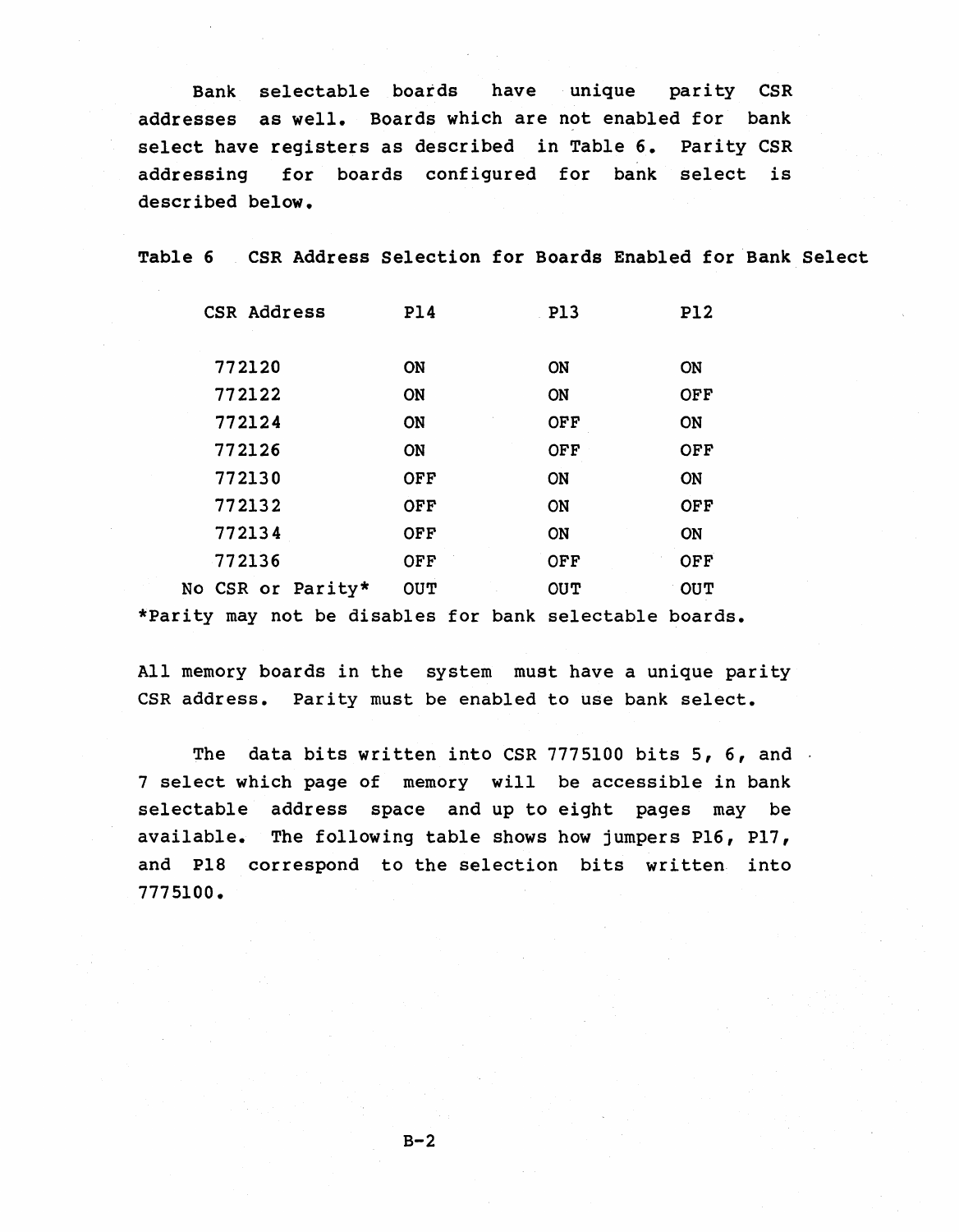Table-7 Page Selection Options

| <b>Bank Select</b> | <b>CSR</b> | <b>CSR</b> | <b>CSR</b> |            |            |            |
|--------------------|------------|------------|------------|------------|------------|------------|
| <u>Page</u>        | Bit 7      | Bit 6      | Bit 5      | P18        | P17        | P16        |
| 0                  | 0          | 0          | 0          | ON         | ON         | ON         |
|                    | 0          | 0          |            | ON         | ON         | <b>OFF</b> |
| $\mathbf{2}$       | 0          |            | 0          | ON         | <b>OFF</b> | ON         |
| 3                  | 0          |            |            | ON         | <b>OFF</b> | <b>OFF</b> |
| 4                  |            | 0          | 0          | <b>OFF</b> | ON         | ON         |
| 5                  |            | Ο          |            | <b>OFF</b> | ON         | <b>OFF</b> |
| 6                  |            |            | 0          | <b>OFF</b> | <b>OFF</b> | ON         |
|                    |            |            |            | <b>OFF</b> | OFF        | <b>OFF</b> |